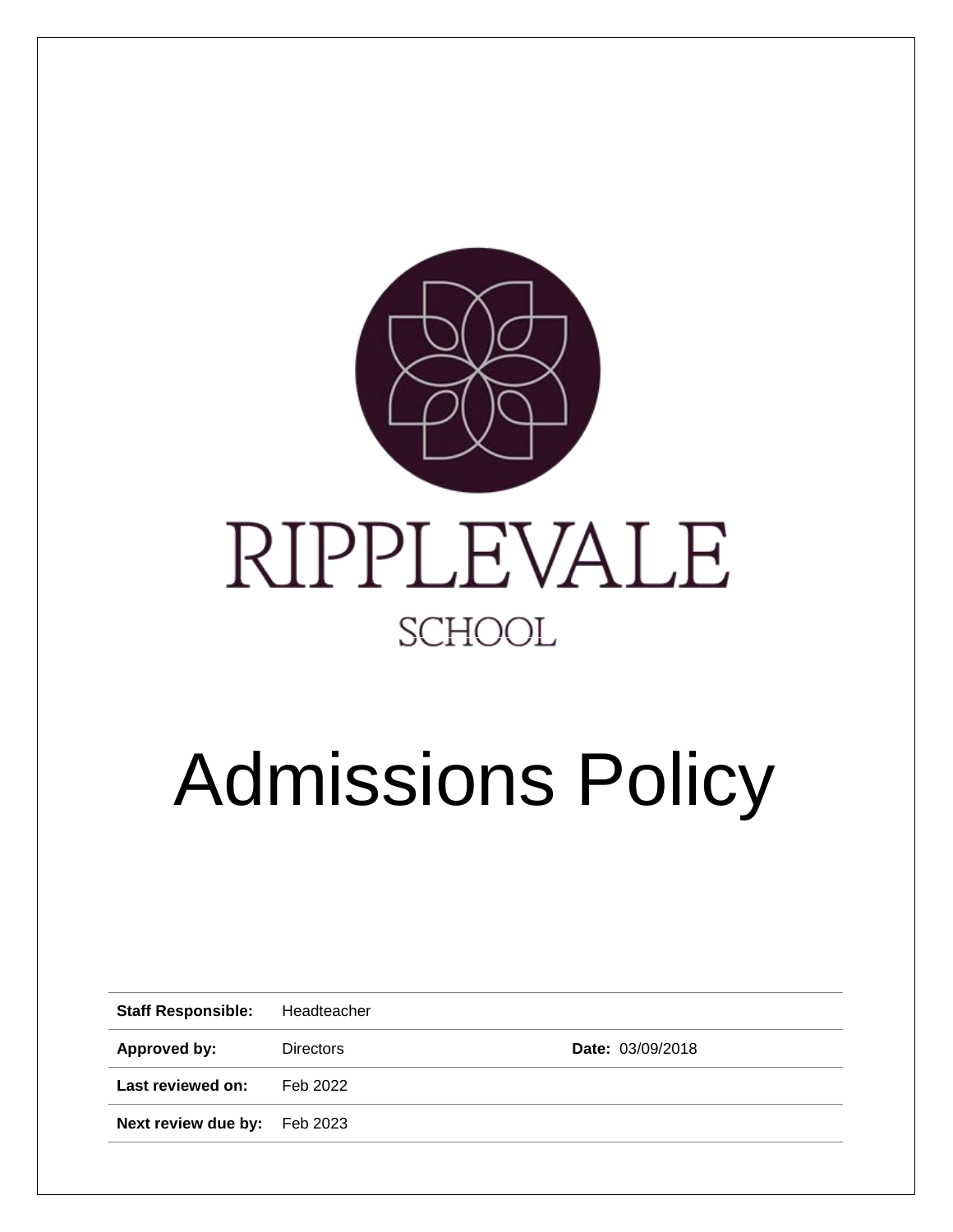## **Ripplevale School Admissions Policy**

#### *'Ripplevale School provides a caring learning environment where our students make meaningful progress, relative to their individual starting points. Our aim is to encourage them to develop appropriate personal, social and employable skills enabling them to become confident, independent and aspiring young people.'*

Ripplevale School is an independent day Special School. Ripplevale School will accept young people who have an EHCP and have a diagnosis of ASD. They may have experienced a disruptive and disturbed educational life and may have very low self-esteem, social and emotional and sensory needs, including anxiety, coupled with difficulties relating to communication.

Initial enquiries may be by phone, letter or e-mail and visits arranged by Admissions Manager.

Students are referred by their Local Educational Authority who will be responsible for the funding of any agreed placement. Privately funded student referrals are also accepted, with ASD and associated needs.

Ripplevale School has an extensive and robust admissions process to ensure that the specific physical, emotional and educational needs of the students will be met and the placement is suitable for them.

## **Admissions criteria**

- The age of the child on date of admission must be between 6 and 18 years of age.
- Students will not have challenging behaviours that may cause distress to other students.
- The child or young person must be capable of working in a class of up to a maximum of eight students.
- All children and young people admitted must have clearly stated that they will aim to try to conform to the standards of behaviour.
- Parents and/or carers will be asked to agree to a working partnership that will be open and honest throughout their child's stay at Ripplevale School and sign a home school agreement.
- All students referred should have an EHCP or be in the process of obtaining this.
- Prior to the formal interview being arranged Ripplevale School will require the EHCP and consultation from the Placements Officer or relevant documentation from privately funded students.

#### **Student Friendly Interview**

A student friendly interview will be held at Ripplevale School by appointment for parents/carers and their son. The family will have the opportunity to walk around the school and see parts of the school day to get a feel of Ripplevale life and any questions pertinent to the individual student.

There is an expectation that a decision to attend Ripplevale School should not be arrived at without due consideration. Following a successful tour and interview, a 'taster day' will be offered during which time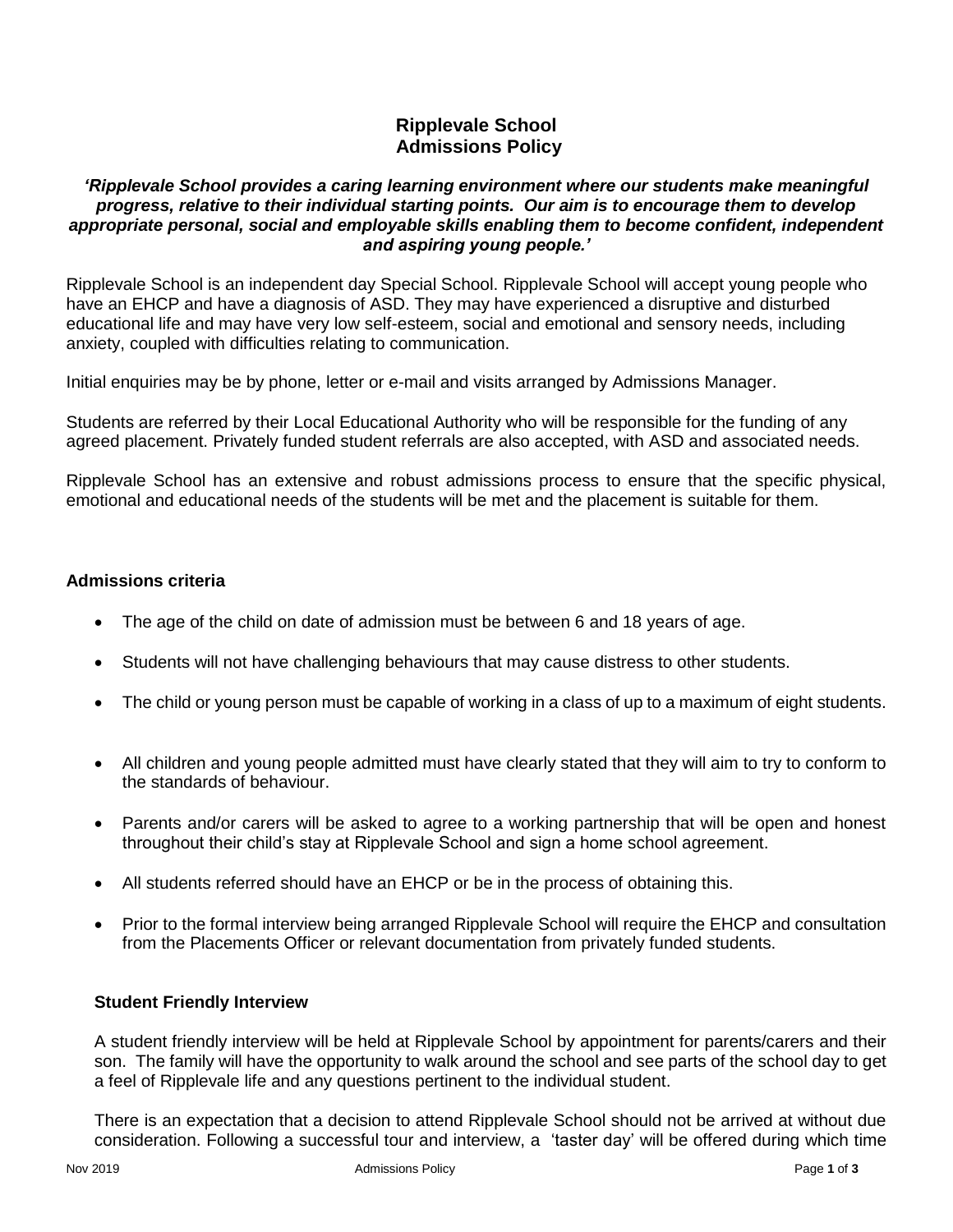the child or young person will be informally assessed in terms of whether the provision can meet the needs as outlined in the EHCP. This may include time with our Speech and Language Therapist, Occupational Therapist, potential class group and SENCo. After this process the Placements Officer will be informed of the final decision by the Admissions Manager and the family informed thereafter, and in the case of privately funded students, the family will be informed.

#### **Six week assessment period**

During the initial six weeks staff gather evidence relating to academic levels, social and emotional needs within our setting. During this time parents/carers receive phone calls to let them know how the student is settling in.

At the end of the six week assessment the SENCo will liaise with the teaching staff team in the collation of findings.

A comprehensive report will be sent to the relevant Local Authority and parents / carers.

The report will provide information relating to the way that the school will interpret the Provision Plan and Outcomes initially, possibly with new short term targets and any relevant interventions that will support the student holistically.

If necessary, parents / carers will be invited to attend a meeting at school to discuss the report and any in school alterations to the Provision plans.

It is then hoped the parents/carers will participate in the day-to-day progress and needs of the student including the annual EHCP review and regular parents' evenings and will become as involved in their child's educational progress as is possible. They will be supported in this by the tutor, SENCo and Parent Support Advisor.

## **UPDATE SCHEDULE**